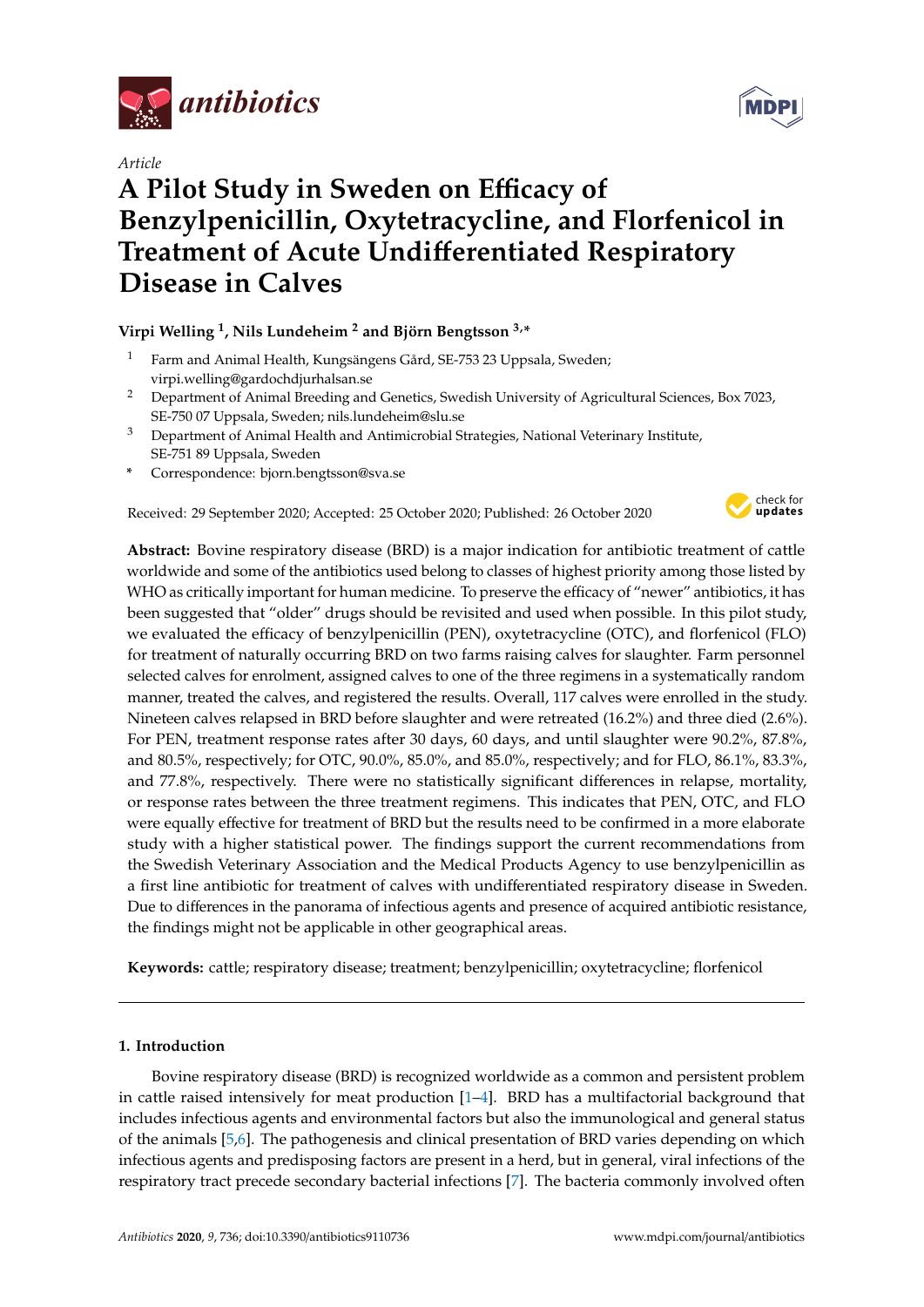reside in the upper airways of healthy calves and include *Pasteurella multocida*, *Mannheimia haemolytica*, *Histophilus somni*, and *Mycoplasma bovis* [\[7,](#page-9-4)[8\]](#page-9-5). Due to the complex background of BRD, morbidity and mortality vary between herds, but both can be very high [\[9,](#page-9-6)[10\]](#page-9-7) leading to animal welfare problems and economic losses for the farmers [\[6,](#page-9-3)[11\]](#page-9-8).

There is no curative therapy for viral respiratory infections available for use in cattle and treatment of manifest BRD therefore relies on antibiotics to control secondary bacterial infections of the lower respiratory tract and NSAIDs to alleviate the inflammatory response. Worldwide, antibiotics are also used extensively for prophylactic or metaphylactic medication to prevent or curb outbreaks of BRD in groups of calves or growing cattle [\[9](#page-9-6)[,12\]](#page-9-9). Thus, BRD is the major indication for antibiotic treatment of cattle [\[9](#page-9-6)[,13\]](#page-9-10) and the risk of emerging antibiotic resistance from this has been emphasized [\[14\]](#page-9-11). Some of the antibiotics used to control BRD, for example, fluoroquinolones, third generation cephalosporins, and macrolides, belong to antibiotic classes of highest priority among those listed by WHO as critically important for human medicine (CIA) [\[15\]](#page-9-12).

Due to concerns for human and animal health from emerging resistance, WHO recently suggested that CIAs should not be used for treatment of food-producing animals if alternatives are available [\[16\]](#page-9-13). It has also been suggested that to preserve the efficacy of "newer" antibiotics "older" drugs should be re-investigated and used when possible [\[17\]](#page-9-14). In Sweden, benzylpenicillin is recommended by the Swedish Veterinary Association [\[18\]](#page-10-0) and by the Medical products agency [\[19\]](#page-10-1) as first line treatment of cattle with lower respiratory tract infections. The rationale for using this "old" antibiotic is a lower risk for emergence of resistance from the use of the narrow-spectrum benzylpenicillin than the broad-spectrum antibiotics available for treatment of BRD in Sweden, i.e., oxytetracycline, florfenicol, enrofloxacin, amoxicillin, tulathromycin, gamithromycin, trimethoprim-sulphonamide, and ceftiofur.

Penicillin resistance in respiratory pathogens from calves is uncommon in Sweden [\[20\]](#page-10-2) and *M. bovis* has hitherto been found only rarely [\[21\]](#page-10-3). In most herds, the efficacy of benzylpenicillin should therefore not be compromised by these factors. The efficacy of benzylpenicillin for the treatment of BRD has, however, never been evaluated in Swedish cattle herds and studies are also scarce in the scientific literature [\[10](#page-9-7)[,22\]](#page-10-4). Information on performance of benzylpenicillin in Swedish herds would be valuable to uphold, or reevaluate, the current recommendation. The aim of this pilot study was therefore to evaluate the efficacy of benzylpenicillin (PEN) for treatment of calves with naturally occurring BRD in comparison with two other antibiotics used in Sweden, i.e., oxytetracycline (OTC) and florfenicol (FLO).

#### **2. Results**

#### *2.1. Descriptive Data*

The study was designed to include three farms and 180 calves in total, but one farm dropped out at an early stage. On the remaining two farms (H and S), 120 calves were enrolled in the study. Due to uncertainties in farm records, three calves were excluded, one calf on farm S and two calves on farm H, leaving 117 calves for final evaluation (Table [1\)](#page-2-0). Of these, 59 calves were from farm S treated between February and April 2016 and 58 from farm H treated between February 2016 and May 2017. The stipulated order of assignment to treatment regime (PEN, OTC, FLO) at enrolment was upheld throughout the study but with minor deviations on both farms.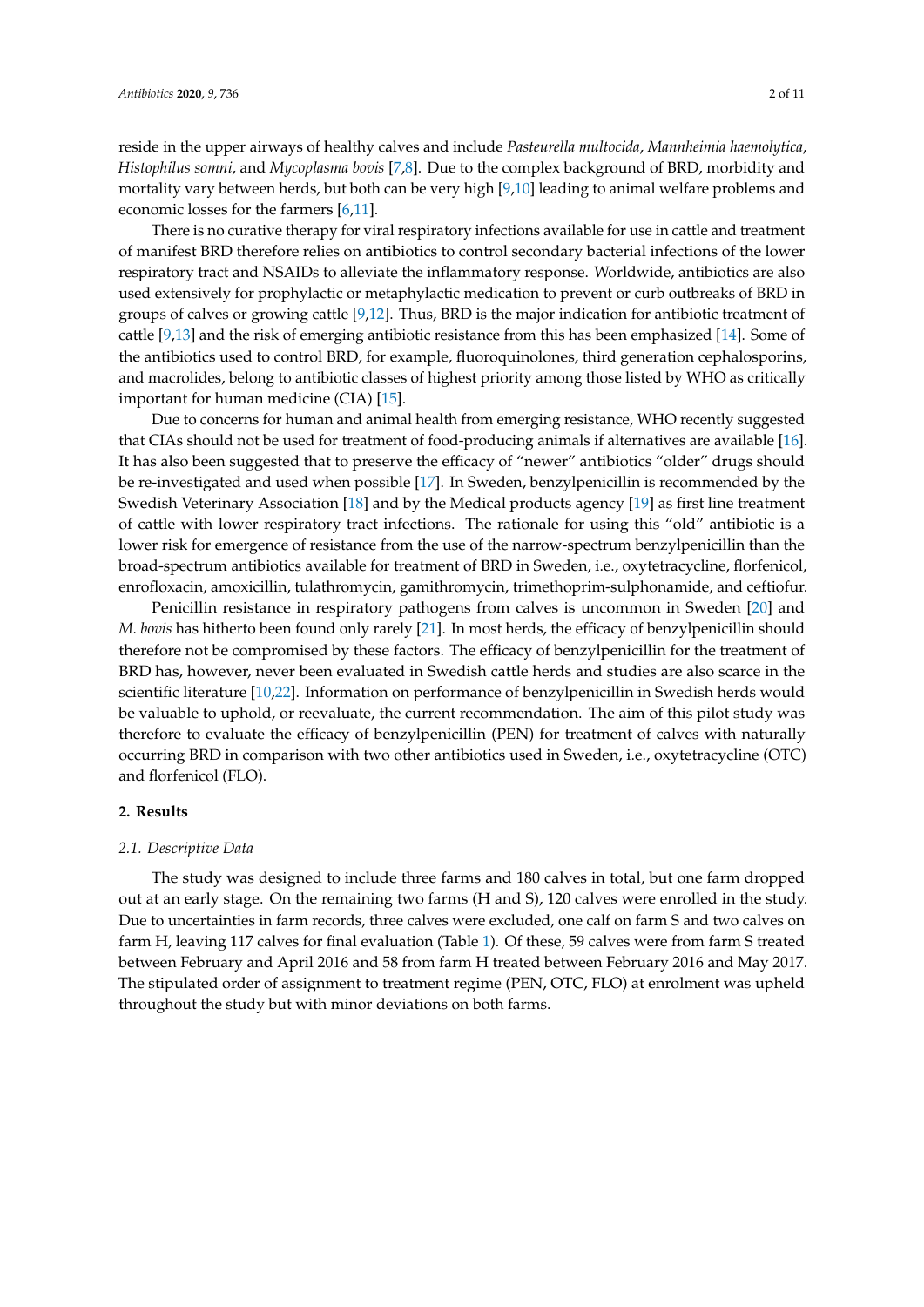<span id="page-2-0"></span>Carcass weight (kg)

Mean (range)

311.8 (230–369)

326.8 (286–358)

|                                                        |                 | <b>PEN</b>              |                         |                         | <b>OTC</b>              |                         |                         | <b>FLO</b>              |                         |                         | PEN & OTC & FLO         |                         |                         |
|--------------------------------------------------------|-----------------|-------------------------|-------------------------|-------------------------|-------------------------|-------------------------|-------------------------|-------------------------|-------------------------|-------------------------|-------------------------|-------------------------|-------------------------|
| Farm                                                   |                 | S                       | н                       | $S$ & H                 | S                       | H                       | $S$ & H                 | S                       | $H_{\rm}$               | S & H                   | S                       | H                       | S & H                   |
| No. of calves                                          |                 | 20                      | 21                      | 41                      | 21                      | 19                      | 40                      | 18                      | 18                      | 36                      | 59                      | 58                      | 117                     |
| Age when treated (days) <sup>a</sup>                   | Mean<br>(range) | 42.6<br>$(16-81)$       | 51.2<br>$(29-121)$      | 47.2<br>$(16-121)$      | 43.5<br>$(10 - 88)$     | 55.6<br>$(25-107)$      | 49.6<br>$(10-107)$      | 40.7<br>$(9 - 77)$      | 53.6<br>$(29-121)$      | 47.9<br>$(9 - 121)$     | $42.4**$<br>$(9 - 88)$  | $53.4**$<br>$(25-121)$  | 48.2<br>$(9-121)$       |
| Rectal temp. $0 h (^{\circ}C)$                         | Mean<br>(range) | 39.8<br>$(38.4 - 41.5)$ | 39.8<br>$(38.4 - 41.3)$ | 39.8<br>$(38.4 - 41.3)$ | 40.1<br>$(38.8 - 41.4)$ | 39.6<br>$(38.1 - 41.1)$ | 39.9<br>$(38.1 - 41.4)$ | 39.9<br>$(37.1 - 41.3)$ | 39.6<br>$(37.5 - 41.0)$ | 39.8<br>$(37.1 - 41.3)$ | 39.9<br>$(37.1 - 41.5)$ | 39.7<br>$(37.5 - 41.3)$ | 39.8<br>$(37.1 - 41.5)$ |
| Rectal temp. 48 h (°C)                                 | Mean<br>(range) | 38.4<br>$(37.4 - 40.1)$ | 38.4<br>$(37.7 - 39.1)$ | 38.4<br>$(37.4 - 40.1)$ | 38.3<br>$(36.3 - 40.4)$ | 38.6<br>$(37.5 - 39.9)$ | 38.4<br>$(36.3 - 40.4)$ | 38.2<br>$(37.0 - 39.1)$ | 38.3<br>$(37.2 - 40.0)$ | 38.3<br>$(37.0 - 40.0)$ | 38.3<br>$(36.3 - 40.4)$ | 38.5<br>$(37.2 - 40.0)$ | 38.4<br>$(36.3 - 40.4)$ |
| Retreatment:                                           |                 |                         |                         |                         |                         |                         |                         |                         |                         |                         |                         |                         |                         |
| $<$ 30 days                                            | No.             | $\mathbf{0}$            | $\overline{2}$          | $\overline{2}$          | 2 <sup>c</sup>          | $\mathbf{0}$            | $\overline{2}$          | 5 <sup>d</sup>          | $\Omega$                | 5                       | 7                       | $\overline{2}$          |                         |
| $30 - 60$ days                                         | No.             |                         | $\mathbf{0}$            |                         |                         | $\Omega$                | $\overline{2}$          | 1 <sup>e</sup>          | $\Omega$                |                         |                         |                         |                         |
| $>60$ days                                             | No.             | 3                       | $\Omega$                | 3                       |                         |                         |                         | $\overline{2}$          | $\Omega$                | $\overline{2}$          | 6                       | $\theta$                |                         |
| Total                                                  | No.             | 4                       | $\overline{2}$          | 6                       | 4                       | 0                       | 5                       | 6                       | $\mathbf{0}$            | 8                       | $17**$                  | $2**$                   | 19                      |
| Case fatality:                                         |                 |                         |                         |                         |                         |                         |                         |                         |                         |                         |                         |                         |                         |
| $<$ 30 days                                            | No.             |                         |                         | $\overline{2}$          | 0                       | $\mathbf{0}$            | $\bf{0}$                | $\mathbf{0}$            | $\mathbf{0}$            | $\bf{0}$                |                         |                         |                         |
| $30 - 60$ days                                         | No.             | $\theta$                | $\overline{0}$          | $\bf{0}$                | $\overline{0}$          | $\mathbf{0}$            | $\bf{0}$                | $\mathbf{0}$            | $\mathbf{0}$            | $\bf{0}$                | 0                       | $\mathbf{0}$            | 0                       |
| $>60$ days                                             | No.             | $1$ (day<br>90)         | $\mathbf{0}$            | 1                       | $\Omega$                | $\Omega$                | 0                       | $\Omega$                | $\Omega$                | $\mathbf{0}$            |                         | $\overline{0}$          | 1                       |
| Total Case fatality                                    | No              | 2                       |                         | 3                       | $\Omega$                | $\overline{0}$          | $\mathbf{0}$            | $\overline{0}$          | $\mathbf{0}$            | $\bf{0}$                | 2                       |                         | 3                       |
| Age at slaughter<br>$\frac{1}{2}$ (days) $\frac{b}{2}$ | Mean<br>(range) | 540<br>$(450 - 597)$    | 533<br>$(482 - 574)$    | 536<br>$(450 - 597)$    | 544<br>$(453 - 612)$    | 526<br>$(476 - 569)$    | 535<br>$(453 - 612)$    | 552<br>$(474 - 648)$    | 539<br>$(479 - 588)$    | 545<br>$(474 - 648)$    | 545<br>$(450 - 648)$    | 532<br>$(476 - 588)$    | 539<br>$(450 - 648)$    |

Table 1. Descriptive data for 117 calves treated with procaine benzylpenicillin (PEN), oxytetracycline (OTC), or florfenicol (FLO) for respiratory disease on farm S and H.

<sup>a</sup> Data for 8 calves missing (farm S: 2 PEN, 2 OTC, 4 FLO); <sup>b</sup> data for 22 calves missing (farm S: 4 PEN, 4 OTC, 5 FLO; Farm H: 4 PEN, 1 OTC, 4 FLO); <sup>c</sup> 1 calf retreated 66 days after first retreatment;  $d$  1 calf retreated 99 days after first retreatment;  $e$  1 calf retreated 59 days after first retreatment. Statistically significant differences between mean values indicated by \*\*  $(p < 0.01)$ .

317.7 (287–356)

**319.2** (260–364) 315.0

(276–341) (257–384) (257–384) (230–369)

**316.5**

316.0

321.0 (257–384)

**318.4** (230–384)

318.1

**319.3** (230–369)

320.7 (260–364)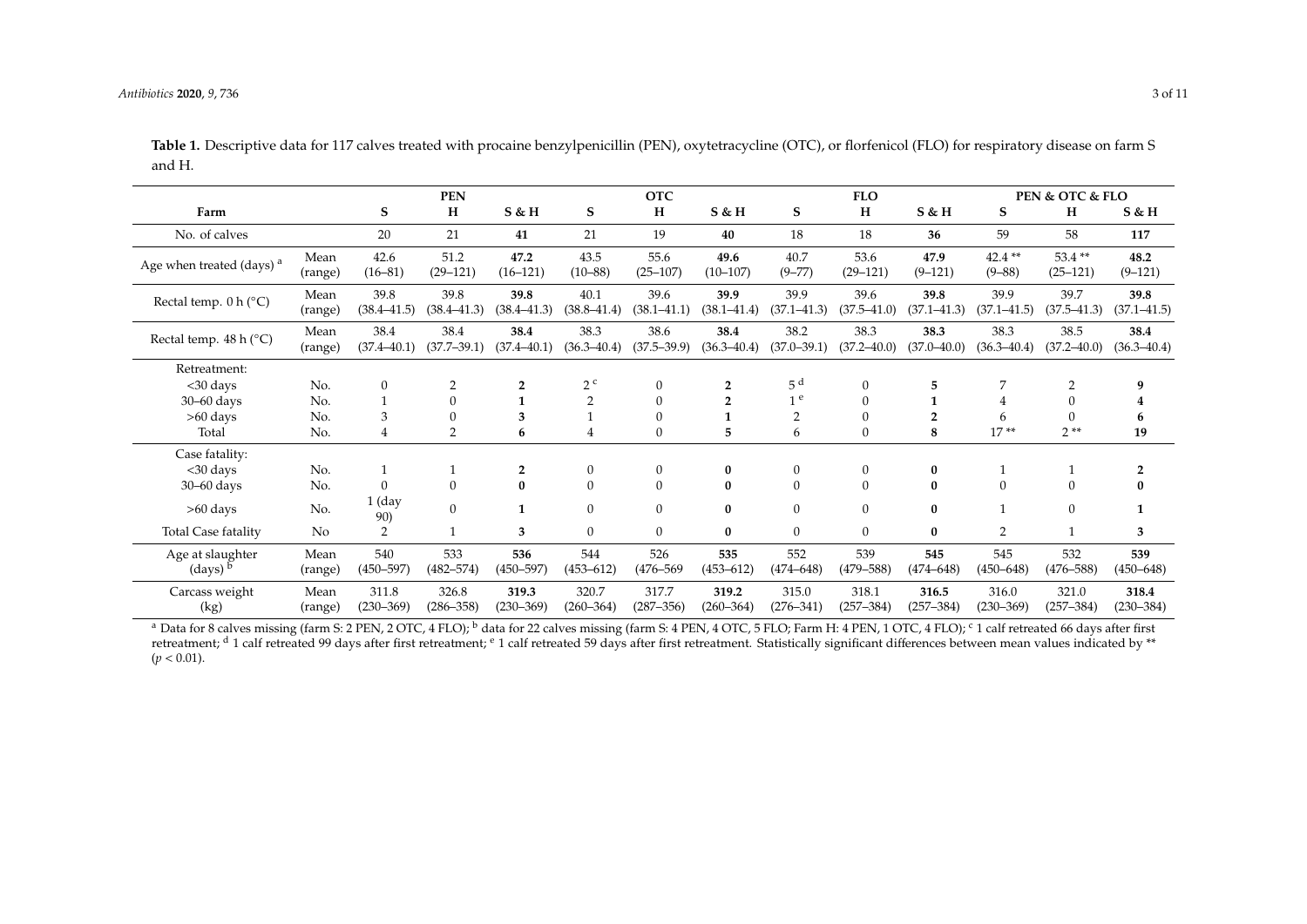The mean age of the calves at enrollment was 48.2 days and did not differ significantly between treatment regimens, but calves on farm H were significantly older (53.4 days) at enrollment than calves on farm S (42.4 days) (*p* = 0.004) (Table [1\)](#page-2-0). The mean rectal temperature at enrolment was 39.8 ◦C, the mean age at slaughter 539 days, and the mean carcass weight at slaughter 318.4 kg (Table [1\)](#page-2-0). None of these parameters differed significantly (*p* > 0.05) between treatment regimens or between the two farms (Table [1\)](#page-2-0).

Of the 117 calves, 19 (16.2%) relapsed in respiratory disease after first treatment and were retreated (Table [1,](#page-2-0) Supplementary Material S1). The relapse rate, from first treatment up to slaughter, was 14.6% for PEN, 12.5% for OTC, and 22.2% for FLO. The relapse rate did not differ between regimens (*p* > 0.05) but was significantly higher on farm S (28.8%) than on farm H (3.5%) ( $p = 0.0002$ ) (Table [1\)](#page-2-0). Three calves relapsed twice, one of these was first treated with OTC and two with FLO (Table [1\)](#page-2-0). Three calves died (2.6%), two on farm S and one on farm H (Table [1,](#page-2-0) Supplementary Material S1). All three calves were first treated with PEN and two died during the first treatment and one during retreatment with PEN 88 days after the first treatment. There was no statistically significant difference in mortality between treatment regimens or between farms ( $p > 0.05$ ).

#### *2.2. E*ffi*cacy Parameters*

Most calves, 115 (98.3%), fulfilled the criteria for a positive temperature reaction (TEMP) (Table [2,](#page-4-0) Supplementary Material S1). Response rates for the three treatment regimens at 30 days ( $RESP<sub>30</sub>$ ), 60 days ( $RESP_{60}$ ), and until slaughter ( $RESP_{tot}$ ) were 90.2%, 87.8%, and 80.5%, respectively, for PEN; 90.0%, 85.0%, and 85.0%, respectively, for OTC; and 86.1%, 83.3%, and 77.8%, respectively, for FLO (Table [2\)](#page-4-0). There were no statistically significant differences in response rates between treatment regimens ( $p > 0.05$ ) (Table [2\)](#page-4-0). There was also no difference in mean RESP<sub>30</sub> between farms ( $p > 0.05$ ), but mean RESP<sub>60</sub> was significantly lower on farm S (76.3%) than on farm H (94.8%) ( $p = 0.0044$ ) and the mean RESP<sub>to</sub>t was also significantly lower on farm S (67.8%) than on farm H (94.8%) ( $p = 0.0002$ ) (Table [2\)](#page-4-0). The perceived treatment effect at five days (PTE) was scored as "Good" for 91.2% of the calves and as "Poor" for 8.8% and did not differ between treatment regimens or between farms (Table [2\)](#page-4-0). The mean average daily live weight gain from birth to slaughter (ADG) was 1006 grams/day and did not differ significantly between treatment regimens or between farms (*p* > 0.05) Table [2\)](#page-4-0).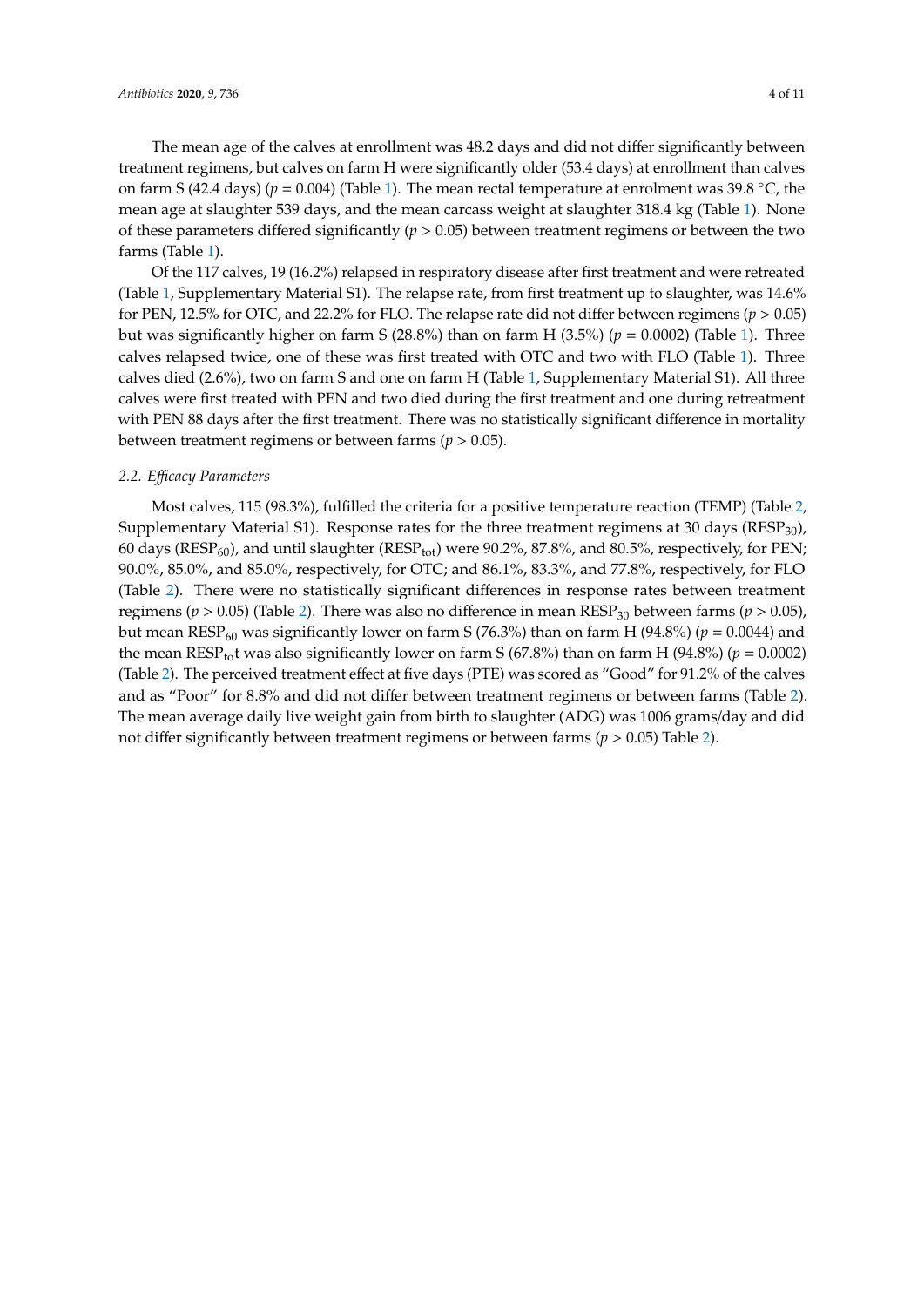| Farm                                   |      |                              | <b>PEN</b>             |                        |                        | <b>OTC</b>             |                        |                        | <b>FLO</b>             |                        |                 | <b>PEN &amp; OTC &amp; FLO</b>     |                        |                        |
|----------------------------------------|------|------------------------------|------------------------|------------------------|------------------------|------------------------|------------------------|------------------------|------------------------|------------------------|-----------------|------------------------------------|------------------------|------------------------|
|                                        |      |                              | S                      | H                      | $S$ & H                | S                      | H                      | $S$ & H                | S                      | H                      | $S$ & H         | S                                  | H                      | $S$ & H                |
| No. of calves                          |      |                              | 20                     | 21                     | 41                     | 21                     | 19                     | 40                     | 18                     | 18                     | 36              | 59                                 | 58                     | 117                    |
| <b>TEMP</b>                            |      | $\frac{O}{O}$<br>(no./total) | 100<br>(20/20)         | 100<br>(21/21)         | 100<br>(41/41)         | 90.5<br>(19/21)        | 100<br>(19/19)         | 95.0<br>(38/40)        | 100<br>(18/18)         | 100<br>(18/18)         | 100<br>(36/36)  | 96.6<br>(57/59)                    | 100<br>(58/58)         | 98.3<br>(115/117)      |
| RESP <sub>30</sub><br>$(n = 117)$      |      | $\%$<br>(no./total)          | 95.0<br>(19/20)        | 85.7<br>(18/21)        | 90.2<br>(37/41)        | 81.0<br>(17/21)        | 100<br>(19/19)         | 90.0<br>(36/40)        | 72.2<br>(13/18)        | 100<br>(18/18)         | 86.1<br>(31/36) | 83.1<br>(49/59)                    | 94.8<br>(55/58)        | 88.9<br>(104/117)      |
| $RESP_{60}$                            |      | $\%$                         | 90.0                   | 85.7                   | 87.8                   | 71.4                   | 100                    | 85.0                   | 66.7                   | 100                    | 83.3            | $76.3**$                           | 94.8**                 | 85.5                   |
| $(n = 117)$<br>$RESP_{tot}$            |      | (no./total)<br>$\%$          | (18/20)<br>75.0        | (18/21)<br>85.7        | (36/41)<br>80.5        | (15/21)<br>71.4        | (19/19)<br>100         | (34/40)<br>85.0        | (12/18)<br>55.6        | (18/18)<br>100         | (30/36)<br>77.8 | (45/59)<br>67.8 ***                | (55/58)<br>94.8 ***    | (100/117)<br>81.2      |
| $(n = 117)$                            |      | (no./total)                  | (15/20)                | (18/21)                | (33/41)                | (15/21)                | (19/19)                | (34/40)                | (10/18)                | (18/18)                | (28/36)         | (40/59)                            | (55/58)                | (95/117)               |
| <b>PTE</b><br>$(n = 113)$ <sup>a</sup> | Poor | $\frac{O}{O}$<br>(no./total) | 11.1<br>(2/18)         | 10.0<br>(2/20)         | 10.5<br>(4/38)         | 5.0<br>(1/20)          | 5.3<br>(1/19)          | 5.3<br>(2/39)          | 5.5<br>(1/18)          | 16.7<br>(3/18)         | 11.1<br>(4/36)  | 7.1<br>(4/56)                      | 10.5<br>(6/57)         | 8.8<br>(10/113)        |
|                                        | Good | $\%$<br>(no./total)          | 88.8<br>(16/18)        | 90.0<br>(18/20)        | 89.5<br>(34/38)        | 95.0<br>(19/20)        | 94.7<br>(18/19)        | 94.9<br>(37/39)        | 94.4<br>(17/18)        | 83.3<br>(15/18)        | 88.9<br>(32/36) | 92.9<br>(52/56)                    | 89.5<br>(51/57)        | 91.2<br>(103/113)      |
| ADC<br>$(n = 99)^{b}$                  |      | grams/day<br>(range)         | 1039<br>$(835 - 1266)$ | 1104<br>$(925 - 1204)$ | 1072<br>$(835 - 1266)$ | 1063<br>$(887 - 1243)$ | 1185<br>$(936 - 1239)$ | 1074<br>$(887 - 1243)$ | 1033<br>$(784 - 1210)$ | 1063<br>$(804 - 1189)$ | 1048            | 1046<br>$(784 - 1210)(784 - 1266)$ | 1086<br>$(804 - 1239)$ | 1066<br>$(784 - 1266)$ |

**Table 2.** Efficacy parameters for the treatment regimens procaine benzylpenicillin (PEN), oxytetracycline (OTC), and florfenicol (FLO) in 117 calves treated for respiratory disease on two farms, S and H. Percentage of calves fulfilling the criteria for the parameters: TEMP, RESP<sub>30</sub>, RESP<sub>60</sub> and RESP<sub>tot</sub>; percentage of calves scored in the categories "Poor" or "Good" of parameter PTE; mean average daily live weight gain (ADG).

<span id="page-4-0"></span><sup>a</sup> Data for 4 calves missing (farm S: 2 PEN, 1 OTC; farm H: 1 PEN); <sup>b</sup> data for 18 calves missing (farm S: 3 PEN, 2 OTC, 4 FLO; farm H: 4 PEN, 1 OTC, 4 FLO). Statistically significant differences between mean values indicated by \*\*  $(p < 0.01)$  and \*\*\*  $(p < 0.001)$ .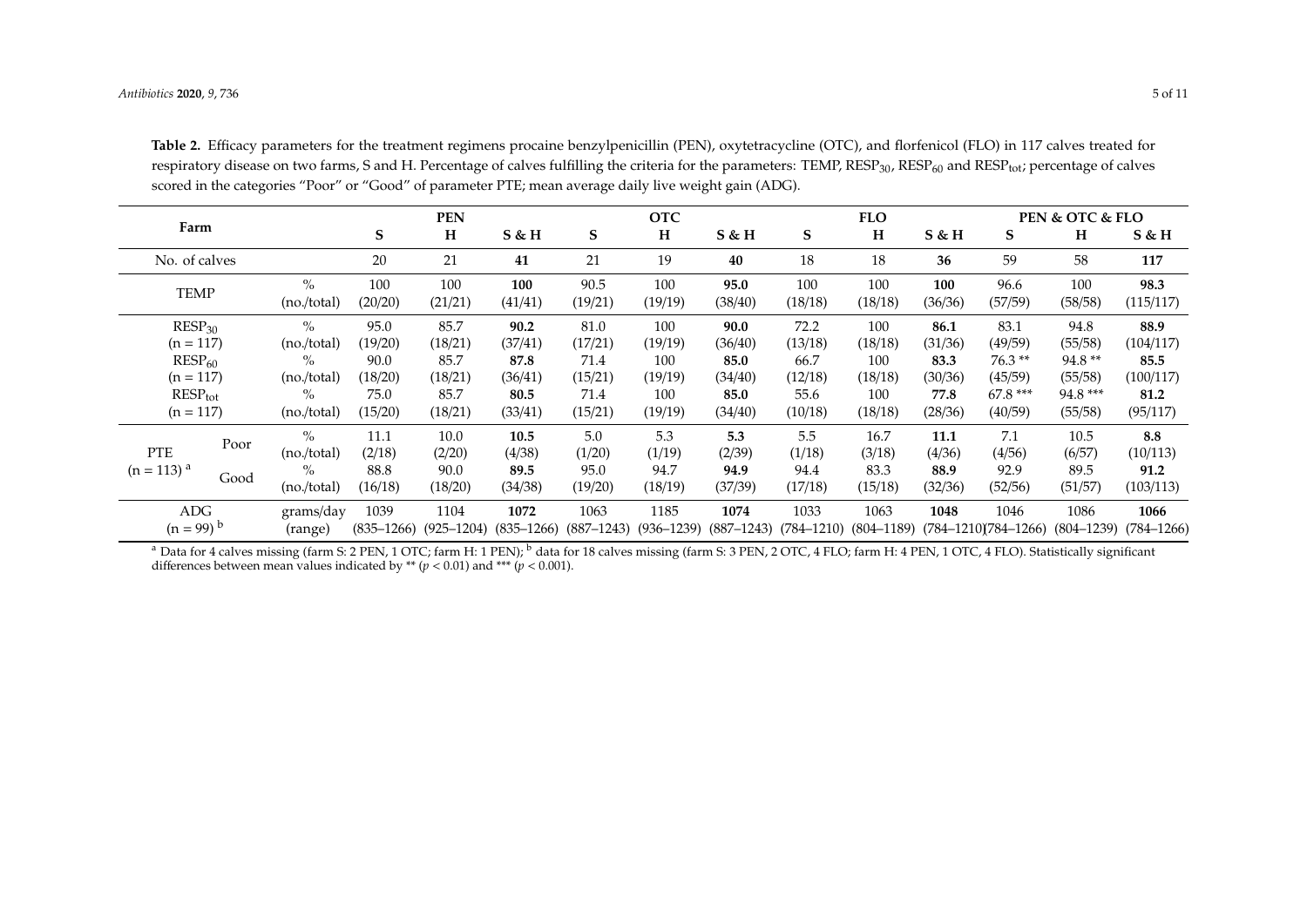### **3. Discussion**

Benzylpenicillin is one of the oldest antibiotics used for treatment of BRD and has to a great extent been replaced by newer substances with a broader antibacterial spectrum [\[23\]](#page-10-5). However, in this study, we observed no difference in efficacy of benzylpenicillin, oxytetracycline, or florfenicol for treatment of naturally occurring BRD in Swedish calves raised for meat production. The response rates (RESP) at 30 days, 60 days, and until slaughter were 90.2%, 87.8%, and 80.5%, respectively, for PEN; 90.0%, 85.0%, and 85.0%, respectively, for OTC; and 86.1%, 83.3%, and 77.8%, respectively, for FLO and did not differ between the three regimens (*p* > 0.05). Moreover, the perceived treatment effects (PTE) scored by farmers at five days were high. In 91.2% of the calves, the effect was scored as good and did not differ between treatment regimens. A response rate of 80–85% after the first treatment is considered acceptable for BRD in feedlot cattle [\[23\]](#page-10-5), and all three regimens evaluated in this study can therefore be considered adequate.

The overall response rates at 30 days and 60 days after first treatment in the present study are similar to response rates of about 85% at 28 days observed after treatment of weaned feedlot cattle with benzylpenicillin, oxytetracycline, or trimethoprim/sulphonamide reported by Bateman et al. [\[10\]](#page-9-7) and higher than rates of about 50–60% at 60 days after treatment with these antibiotics reported by Mechor et al. [\[22\]](#page-10-4). Furthermore, the overall response rate up until slaughter in the present study (81.2%) was higher than reported for treatment of feedlot cattle with enrofloxacin, about 60–70% [\[24\]](#page-10-6), or tilmicosin (34–67%) [\[25](#page-10-7)[–27\]](#page-10-8), and within the interval of success rates reported for florfenicol (23–97%) [\[25](#page-10-7)[–27\]](#page-10-8), tulathromycin (53–88%) [\[24](#page-10-6)[,26](#page-10-9)[,27\]](#page-10-8), trimethoprim/sulphonamide (77%) [\[28\]](#page-10-10), and ceftiofur (90%) [\[28\]](#page-10-10). Moreover, in a review of randomized control trials on BRD treatment with various antibiotics, the median success rate was 71% in treated animals and 24% in untreated controls [\[29\]](#page-10-11). Notably, in mixed treatment comparison meta-analyses of results from BRD-treatment studies performed in North American feedlots, tulathromycin ranked the highest and oxytetracycline the lowest with florfenicol ranking as number four on the list of 12 antibiotics evaluated; penicillin was not included in the analysis [\[30\]](#page-10-12).

To compare success rates between BRD treatments studies should, however, be made cautiously due to possible differences in study design, e.g., study populations, dosing regimens, case definition, and the criteria used for evaluation of success or failure [\[29\]](#page-10-11). Additionally, the outcome of antimicrobial therapy for BRD is most likely influenced by the disease challenge in a herd [\[31\]](#page-10-13), and extrapolation of results between different settings should be made cautiously. In Sweden, some infectious agents of importance in BRD elsewhere are not present, for example, BVDV and BHV-1 [\[32\]](#page-10-14) and *M. haemolytica*, *H. somni*, and *M. bovis* are less often diagnosed [\[19](#page-10-1)[,21\]](#page-10-3). The bacterial pathogen mainly isolated from calves with BRD in Sweden is *P. multocida*, and antimicrobial resistance to benzylpenicillin, oxytetracycline, or florfenicol in this bacterial species is uncommon [\[19](#page-10-1)[,20\]](#page-10-2). The good performance of the antibiotics studied was therefore probably to some extent due to a relatively low disease challenge. The results of this study might therefore not be relevant in other settings where, for example, *M. bovis* is more common, such as North American feedlots [\[2\]](#page-9-15), or where the occurrence of acquired antibiotic resistance is higher.

The total mortality in the study (2.6%) was lower than the overall mortality, including fatalities unrelated to BRD, on farm S (3.3%) and farm H (4.5%) in 2016. Notably, the three calves that died in the study were all treated with benzylpenicillin but there were no statistically significant differences in mortality between treatment regimens. Since no post-mortem examinations were performed, it is not known if these calves had comorbidities unrelated to BRD, for example, the calf that died about three months after the first treatment. Still, this finding is intriguing and warrants clarification in a more elaborate study.

The frequency of BRD treatment was similar on the two farms, at about 20%, but the overall response rates  $RESP_{60}$  and  $RESP_{tot}$  were significantly lower on farm S (76.3% and 67.8%, respectively) than on farm H (94.8% and 94.8%, respectively). The reasons for the difference are unclear, but farm S yearly purchases and raises about ten times more animals than farm H, and a greater flow of animals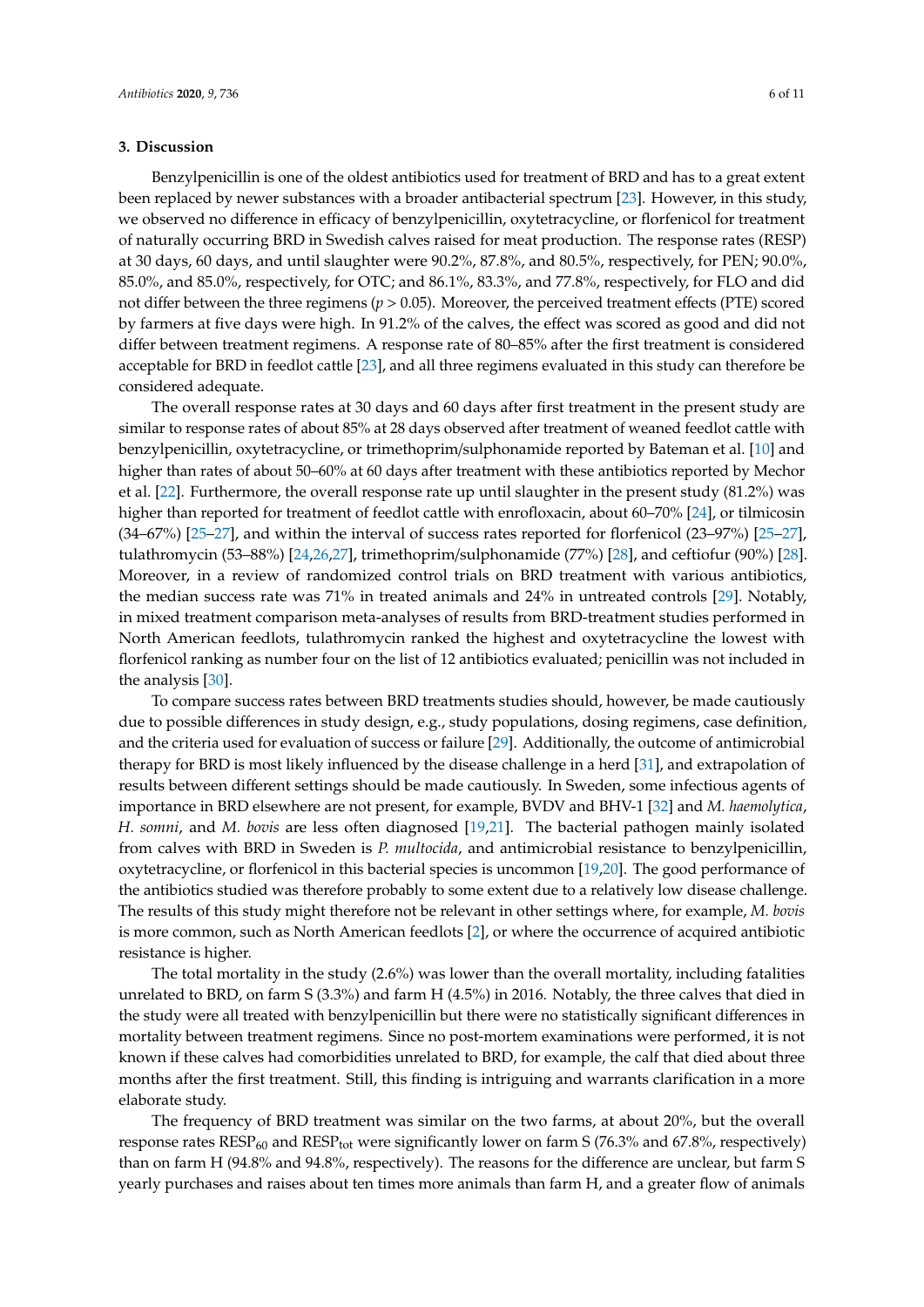likely influences the spectrum of infectious agents present. The immunological and general status of the animals is also possibly more diverse on a larger farm and the supervision and management of diseased animals more complicated. This has probably an impact on the outcome of BRD treatments.

All calves in the present study were treated with NSAID (meloxicam) in conjunction with antibiotic therapy because this is recommended in the treatment of BRD in Sweden [\[33\]](#page-10-15). The initial drop in rectal temperature in all but 2 of the 117 calves was probably to some extent due to the antipyretic effect of meloxicam in agreement with the conclusions of a review on ancillary treatment of BRD by Francoz et al. [\[34\]](#page-10-16). These authors also concluded that NSAIDs may be beneficial from an animal welfare perspective and possibly also reduce lung lesions at slaughter whereas beneficial effects on clinical signs at the end of treatment and on productivity are not documented. To what extent the ancillary treatment influenced the overall response in the present study cannot be evaluated, but since all calves were treated with meloxicam, any impact on the conclusions regarding relative efficacy of the three regimens is likely to be small.

Respiratory infections in calves are known to negatively impact the productivity [\[5,](#page-9-2)[35\]](#page-10-17) but this aspect was not directly evaluated in the current study. However, the mean age at slaughter (539 days), the mean carcass weight (318.4 kg), and the average daily live weight gain (1066 grams/day) of the treated calves were higher than the national average for dairy breed bull calves in Sweden, 615 days, 334 kg, and 980 grams/day, respectively [\[36\]](#page-10-18), and did not differ between the three treatment regimens or the two farms. This indicates a successful management on the two farms but also that all the three treatment regimens restored the long-term productivity of the calves.

A main limitation of this study is the small number of animals and farms included. The study was originally designed to include three farms, but the drop-out of one farm led to a loss of statistical power in the evaluation of the study. With the current number of observations, using a significance level of 0.05 and a statistical power of 80%, only a difference of about 20% between treatment regimens could be detected. Other limitations are that calves were selected for treatment by farm personnel based on visual inspection and rectal temperature. Selection in this manner inevitably leads to underdiagnosis of calves needing antibiotic therapy [\[6,](#page-9-3)[9\]](#page-9-6) but also to a selection of calves that would have recovered spontaneously [\[29\]](#page-10-11). Inclusion of calves that would have recovered spontaneously would overestimate the efficacy of the treatment regimens studied. However, the proportion of calves that would have recovered spontaneously is probably similar for the three regimens and the comparison of efficacy between regimes would remain unaffected. More concerning is that farm personnel, also on visual inspection and temperature recordings, decided which calves should be retreated and thereby considered relapses which directly impacts response rates. Furthermore, farm personnel were not blinded with respect to treatment regimen in individual calves and their perception of the efficacy of the antibiotics used could have biased the likelihood of selecting calves for retreatment. Another limitation is that calves that died not were submitted for post-mortem investigation and the causes of the fatalities are not known and could be unrelated to BRD. Moreover, isolation of respiratory tract pathogens or susceptibility testing of relevant isolates were not performed.

Despite these limitations, we consider it valuable to share the results obtained in this pilot study, although the conclusions should be confirmed in studies accounting for these constraints and with a higher statistical power.

#### **4. Materials and Methods**

#### *4.1. Study Design*

The study was designed to evaluate the efficacy of benzylpenicillin, oxytetracycline, and florfenicol in treatment of naturally occurring BRD in Swedish herds raising calves for slaughter (for an overview see Supplementary Material S2). The intention was to perform a non-inferiority pilot study using three herds selected by convenience and with a minimum of intervention in farm routines and extra work for farm personnel. Initially, three farms were enrolled in the study and a total of 60 calves were to be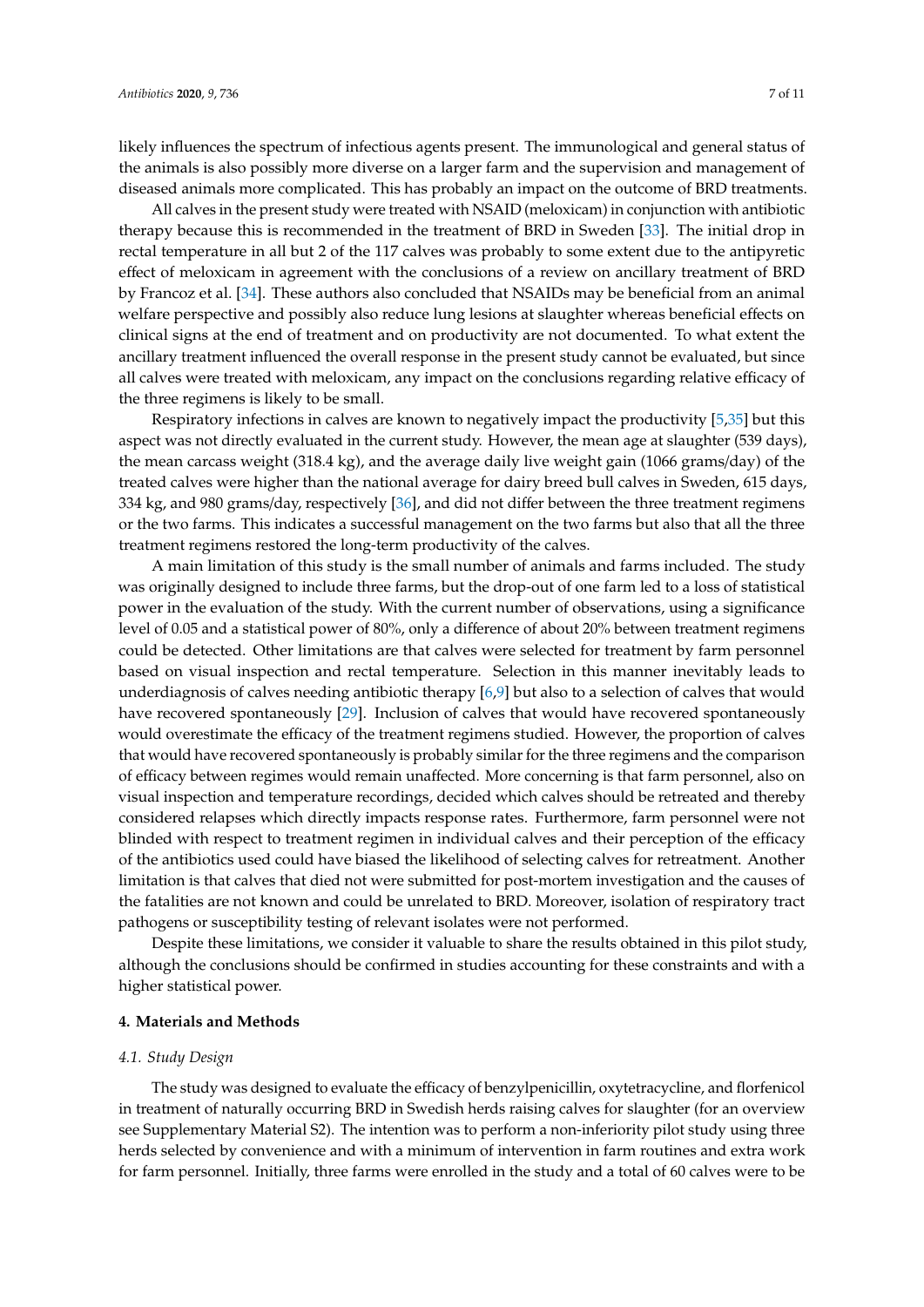treated with each of the three regimens. At an expected treatment success rate of 85%, this would have given the study a power of 80% to detect a true difference in success rates between regimens of about 15% at a significance level of 5% (Sealed Envelope LTD. 2012). This was considered sufficient for a preliminary evaluation of the performance of the studied antibiotics, but, unfortunately, one of the herds dropped out of the study which reduced the non-inferiority limit to 20%.

#### *4.2. Farms and Animals*

The study was conducted in 2016 and 2017 on two farms (S and H) that purchased unweaned calves from dairy farms and raised them for slaughter at an age of about 18 months. Calves were purchased and received to both farms in batches over the whole year and kept in groups of 10–15 animals. Calves were fed milk substitutes, and gradually concentrates and silage, until weaned at a bodyweight of 90–100 kg and an age of about 8–12 weeks. After weaning, calves were mixed on both farms in larger groups of 20–30 animals and raised to slaughter on a mixed ration of concentrates and silage. On both farms, calves commonly contracted respiratory disease 1–2 weeks after arrival. During 2016, farm S received 2528 calves emanating from 59 different farms. Of these calves, 530 (20.9%) were treated for BRD, 43 (1.7%) died or were euthanized before reaching a bodyweight of 100 kg, and 40 calves (1.6%) died or were euthanized in the period thereafter and up until slaughter. The same year, farm H received 268 calves emanating from one single dairy farm, and of these, 64 (23.9%) were treated for BRD, 4 (1.5%) died or were euthanized before reaching a bodyweight of 100 kg, and 8 (3.0%) calves died or were euthanized in the period thereafter. Prophylactic antibiotic treatment, or use of antibiotics for growth promotion, is not allowed in Sweden and accordingly not practiced on the farms.

#### *4.3. Inclusion Criteria*

On both farms, calves were visually inspected daily by farm personnel for signs of disease and rectal temperature was recorded for calves showing clinical symptoms. For this study, farm personnel were instructed to identify calves with signs of respiratory disease, including (I) forced breathing and/or cough, (II) purulent nasal and/or ocular discharge, (III) depressed attitude, and (IV) a rectal temperature of >39.5 ◦C. Calves fulfilling at least three of the criteria I–IV were enrolled in the study. These criteria for starting antibiotic treatment of calves with suspected respiratory infection were the same as those used on both farms also before the start of the study. Calves with comorbidities or calves older than 6 months were not eligible for enrollment.

#### *4.4. Treatment Regimens*

Calves enrolled in the study were treated according to one of the following three regimens according to the manufacturers recommendations—PEN: procaine benzylpenicillin 40 mg/kg BW IM, 5 doses 24 H apart (Penovet® vet, Boehringer Ingelheim Animal Health, Copenhagen, Denmark); OTC: oxytetracycline 20 mg/kg BW IM, 2 doses 48 H apart (Engemycin® vet, Intervet AB, Stockholm, Sweden); FLO: florfenicol 20 mg/kg BW, 2 doses 48 H apart (Florselect® vet, Nordvacc Läkemedel AB, Hägersten, Sweden). Calves were assigned to a regimen in order of enrollment, where the first calf identified for treatment on a farm received PEN, the second OTC, and the third FLO. This order of treatments was to be repeated until a total of 60 calves had been treated on each farm. If farm personnel considered that the clinical response of a calf was unsatisfactory, they could change the treatment to one of the other two regimens. Calves relapsing in respiratory disease after completed initial treatment were again treated with one of the three regimens at the discretion of the farm personnel.

At the start of antibiotic therapy, all calves were treated with an NSAID given as a single subcutaneous dose of meloxicam at 0.5 mg/kg BW, (Metacam<sup>®</sup>, Boehringer Ingelheim Vetmedica, Malmö, Sweden).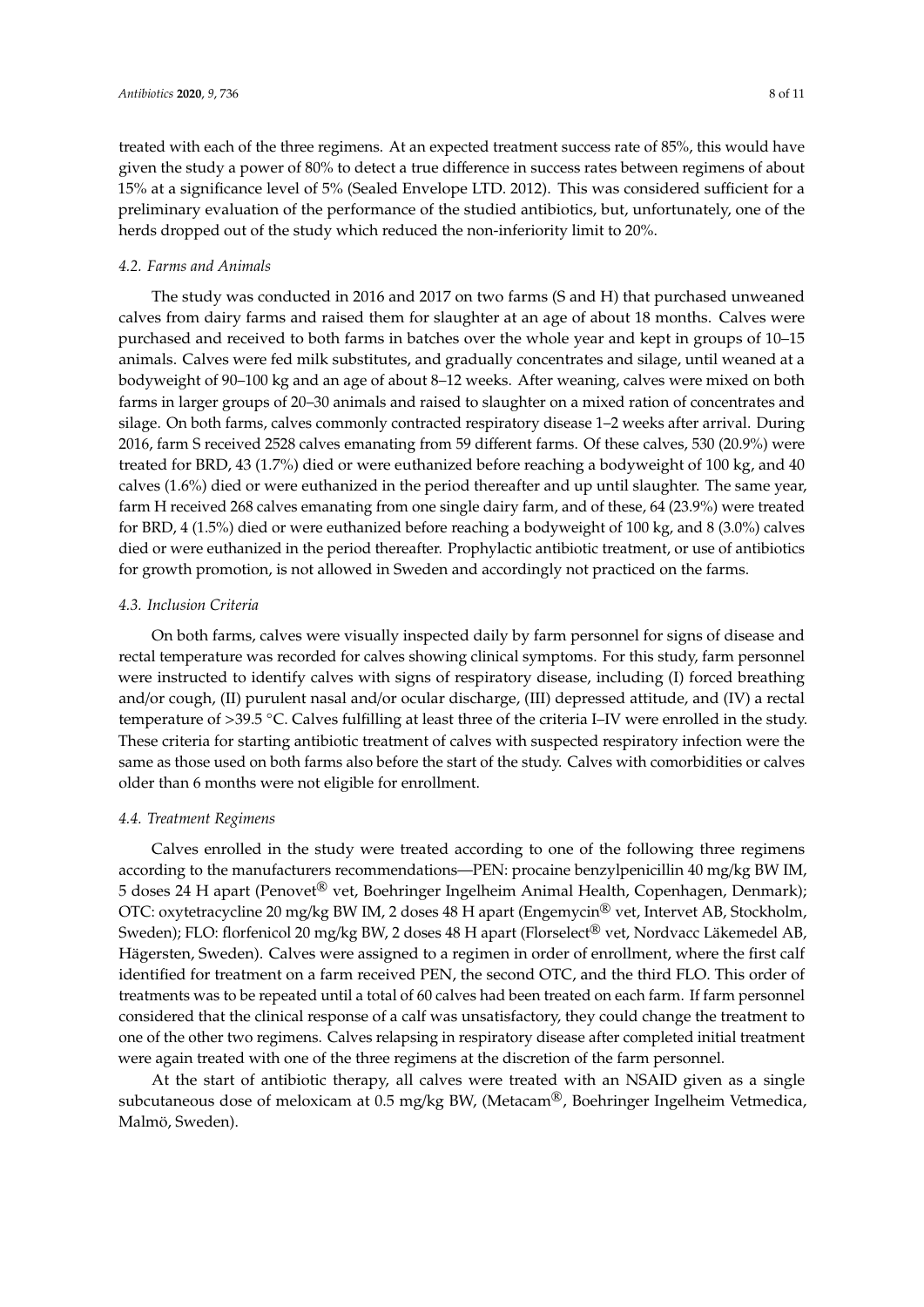#### *4.5. Data Registered on Farm*

On enrollment (0 h), farm personnel registered calf identity, date, assigned treatment regimen, and rectal temperature. At 48 h, rectal temperature was again registered and at 120 h the perceived treatment effect (PTE) was scored by farm personnel (see below). Changes of an assigned treatment, relapse in respiratory disease after completed treatment, and case fatality up until slaughter were also registered. Due to practical constraints, the study could not be performed in a blinded manner at the farm level. Data on birth date of calves, live weight on arrival to the farm, and age at slaughter were available from farm records.

#### *4.6. Data Registered at Slaughter*

At slaughter, carcass weights of the calves were recorded by slaughterhouse personnel unaware of the treatment of individual calves.

# *4.7. E*ffi*cacy Parameters*

Treatment efficacy was evaluated by the following parameters:

- TEMP (temperature): A positive reaction was a rectal temperature  $\leq 39.5$  °C and/or a drop by ≥1 ◦C 48 h after first treatment.
- RESP (response to treatment): A positive RESP was a positive reaction for the TEMP parameter (see above), no change of initial treatment and no relapse or fatality within 30 days ( $RESP<sub>30</sub>$ ), 60 days ( $RESP_{60}$ ), or until slaughter ( $RESP_{tot}$ ).
- PTE (perceived treatment effect): Scored by farm personnel five days after first treatment as "Good" for a calf with noticeable improvements regarding clinical signs and general attitude, or "Poor" for a calf without noticeable improvements.
- ADG (average daily live weight gain from birth to slaughter).

#### *4.8. Statistical Analyses*

Possible differences in age and rectal temperatures at enrollment between calves enrolled in the three treatment regimen groups were evaluated by analysis of variance (PROC GLM) according to a statistical model including the fixed effects of treatment regimen  $(n = 3)$  and farm  $(n = 2)$ .

To evaluate differences in efficacy between the three treatment regimens, the binary efficacy parameters TEMP, PTE,  $RESP_{30}$ ,  $RESP_{60}$ , and  $RESP_{tot}$  were analyzed by logistic regression (PROC GLIMMIX) with a statistical model including the fixed effects of treatment regimen ( $n = 3$ ) and farm (n = 2). Differences in total relapse and case fatality rates were analyzed with the same model. Differences between treatment regimens in age at slaughter, carcass weight, and average daily gain from birth to slaughter (ADG) were evaluated by analysis of variance (PROC GLM), with a statistical model that included the fixed effects of treatment ( $n = 3$ ) and farm ( $n = 2$ ).

Descriptive statistics was obtained using EXCEL, and statistical analyses were performed using the SAS software (SAS Inst. Inc., Cary, NC). A 5% level of significance was used to assess statistical differences.

#### *4.9. Ethics Approval*

This study was approved by the regional ethical committee in Uppsala (DNR C 147/15).

#### **5. Conclusions**

The findings of this study indicate that PEN, OTC, and FLO were equally effective for treatment of undifferentiated BRD in calves, but the results need to be confirmed in a more elaborate study with a higher statistical power.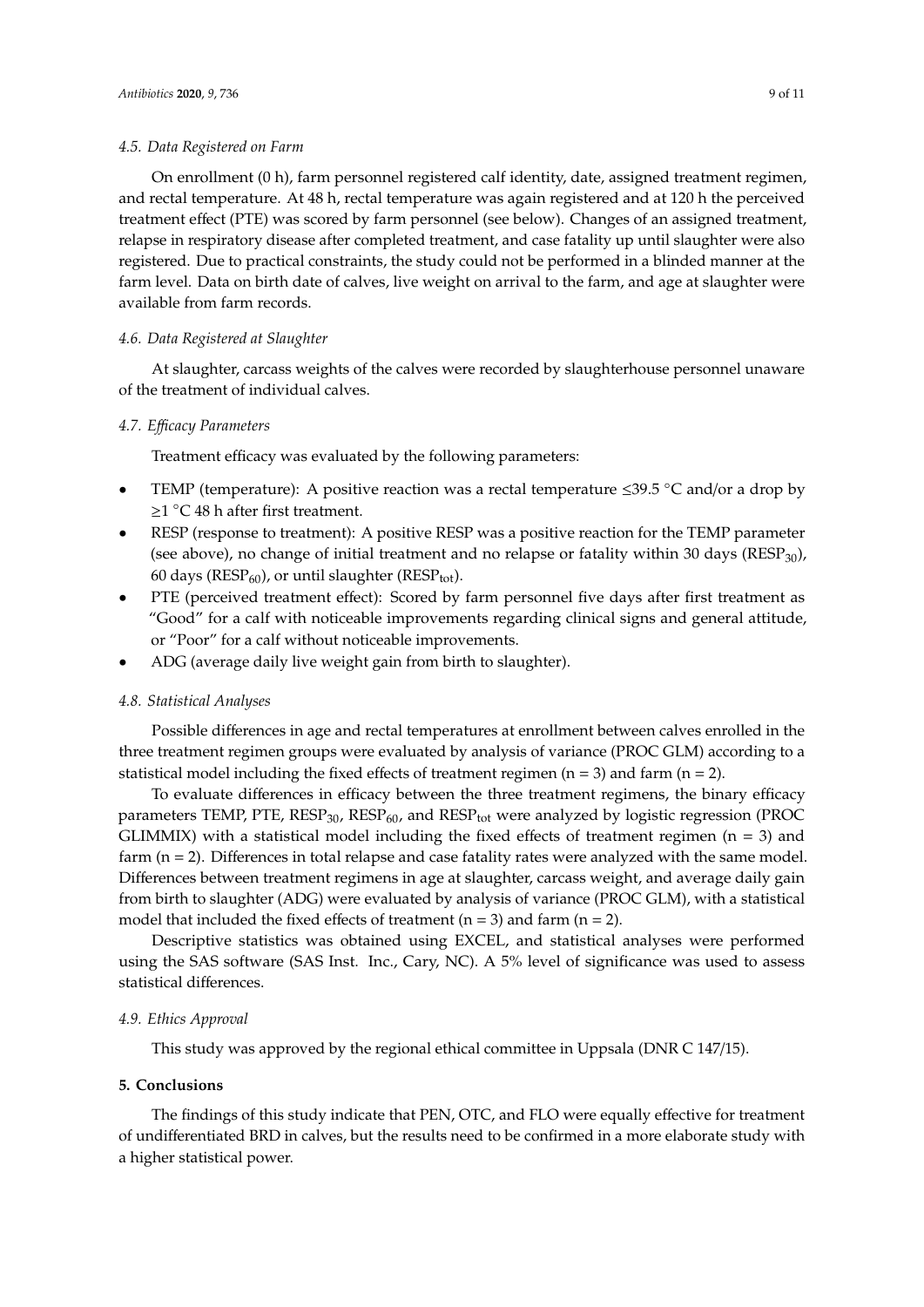**Supplementary Materials:** The following are available online at http://[www.mdpi.com](http://www.mdpi.com/2079-6382/9/11/736/s1)/2079-6382/9/11/736/s1, S1: Flow chart for the outcome of 117 calves enrolled in the study. S2: Overview of the design and elaboration of the study.

**Author Contributions:** V.W., N.L., and B.B. designed the study, V.W. coordinated fieldwork and collection of data, V.W., N.L., and B.B. analyzed the data, N.L. performed statistical calculations, and B.B. drafted the manuscript. All authors have read and agreed to the published version of the manuscript.

**Funding:** This study was performed as part of the SvarmPat project, a cooperation between the National Veterinary Institute and Farm & Animal Health, financed by the Swedish Board of Agriculture and supported by Cost Action CA18217: European Network for Optimization of Veterinary Antimicrobial Treatment.

**Acknowledgments:** The authors express their profound gratitude for all the voluntary work put into this study by the farm personnel on the two participating farms.

**Conflicts of Interest:** The authors declare no conflict of interest.

## **References**

- <span id="page-9-0"></span>1. Gay, E.; Barnouin, J. A nation-wide epidemiological study of acute bovine respiratory disease in France. *Prev. Vet. Med.* **2009**, *89*, 265–271. [\[CrossRef\]](http://dx.doi.org/10.1016/j.prevetmed.2009.02.013) [\[PubMed\]](http://www.ncbi.nlm.nih.gov/pubmed/19297044)
- <span id="page-9-15"></span>2. Griffin, D. Bovine pasteurellosis and other bacterial infections of the respiratory tract. *Vet Clin North Am Food Anim. Pract.* **2010**, *26*, 57–71. [\[CrossRef\]](http://dx.doi.org/10.1016/j.cvfa.2009.10.010) [\[PubMed\]](http://www.ncbi.nlm.nih.gov/pubmed/20117542)
- 3. Hay, K.E.; Morton, J.M.; Mahony, T.J.; Clements, A.C.; Barnes, T.S. Associations between animal characteristic and environmental risk factors and bovine respiratory disease in Australian feedlot cattle. *Prev. Vet. Med.* **2016**, *125*, 66–74. [\[CrossRef\]](http://dx.doi.org/10.1016/j.prevetmed.2016.01.013) [\[PubMed\]](http://www.ncbi.nlm.nih.gov/pubmed/26830058)
- <span id="page-9-1"></span>4. Murray, G.M.; O'Neill, R.G.; More, S.J.; McElroy, M.C.; Earley, B.; Cassidy, J.P. Evolving views on bovine respiratory disease: An appraisal of selected key pathogens—Part 1. *Vet. J.* **2016**, *217*, 95–102. [\[CrossRef\]](http://dx.doi.org/10.1016/j.tvjl.2016.09.012) [\[PubMed\]](http://www.ncbi.nlm.nih.gov/pubmed/27810220)
- <span id="page-9-2"></span>5. Delabouglise, A.; James, A.; Valarcher, J.F.; Hagglund, S.; Raboisson, D.; Rushton, J. Linking disease epidemiology and livestock productivity: The case of bovine respiratory disease in France. *PLoS ONE* **2017**, *12*, e0189090. [\[CrossRef\]](http://dx.doi.org/10.1371/journal.pone.0189090) [\[PubMed\]](http://www.ncbi.nlm.nih.gov/pubmed/29206855)
- <span id="page-9-3"></span>6. Edwards, T.A. Control methods for bovine respiratory disease for feedlot cattle. *Vet. Clin. North. Am. Food Anim. Pract.* **2010**, *26*, 273–284. [\[CrossRef\]](http://dx.doi.org/10.1016/j.cvfa.2010.03.005) [\[PubMed\]](http://www.ncbi.nlm.nih.gov/pubmed/20619184)
- <span id="page-9-4"></span>7. Caswell, J.L. Failure of respiratory defenses in the pathogenesis of bacterial pneumonia of cattle. *Vet. Pathol.* **2014**, *51*, 393–409. [\[CrossRef\]](http://dx.doi.org/10.1177/0300985813502821) [\[PubMed\]](http://www.ncbi.nlm.nih.gov/pubmed/24021557)
- <span id="page-9-5"></span>8. Taylor, J.D.; Fulton, R.W.; Lehenbauer, T.W.; Step, D.L.; Confer, A.W. The epidemiology of bovine respiratory disease: What is the evidence for predisposing factors? *Can. Vet. J.* **2010**, *51*, 1095–1102.
- <span id="page-9-6"></span>9. Baptiste, K.E.; Kyvsgaard, N.C. Do antimicrobial mass medications work? A systematic review and meta-analysis of randomised clinical trials investigating antimicrobial prophylaxis or metaphylaxis against naturally occurring bovine respiratory disease. *Pathog. Dis.* **2017**, *75*, ftx083. [\[CrossRef\]](http://dx.doi.org/10.1093/femspd/ftx083)
- <span id="page-9-7"></span>10. Bateman, K.G.; Martin, S.W.; Shewen, P.E.; Menzies, P.I. An evaluation of antimicrobial therapy for undifferentiated bovine respiratory disease. *Can. Vet. J.* **1990**, *31*, 689–696.
- <span id="page-9-8"></span>11. Barrett, D.C. Cost-effective antimicrobial drug selection for the management and control of respiratory disease in European cattle. *Vet. Rec.* **2000**, *146*, 545–550. [\[CrossRef\]](http://dx.doi.org/10.1136/vr.146.19.545) [\[PubMed\]](http://www.ncbi.nlm.nih.gov/pubmed/10839448)
- <span id="page-9-9"></span>12. Abell, K.M.; Theurer, M.E.; Larson, R.L.; White, B.J.; Apley, M. A mixed treatment comparison meta-analysis of metaphylaxis treatments for bovine respiratory disease in beef cattle. *J. Anim. Sci.* **2017**, *95*, 626–635. [\[CrossRef\]](http://dx.doi.org/10.2527/jas2016.1062) [\[PubMed\]](http://www.ncbi.nlm.nih.gov/pubmed/28380607)
- <span id="page-9-10"></span>13. Pagel, S.W.; Gautier, P. Use of antimicrobial agents in livestock. *Rev. Sci. Tech.* **2012**, *31*, 145–188. [\[CrossRef\]](http://dx.doi.org/10.20506/rst.31.1.2106) [\[PubMed\]](http://www.ncbi.nlm.nih.gov/pubmed/22849274)
- <span id="page-9-11"></span>14. Murray, G.M.; O'Neill, R.G.; More, S.J.; McElroy, M.C.; Earley, B.; Cassidy, J.P. Evolving views on bovine respiratory disease: An appraisal of selected control measures—Part 2. *Vet. J.* **2016**, *217*, 78–82. [\[CrossRef\]](http://dx.doi.org/10.1016/j.tvjl.2016.09.013)
- <span id="page-9-12"></span>15. WHO. *Critically Important Antimicrobials for Human Medicine, 5th Revision*; World Health Organisation: Geneva, Switzerland, 2016.
- <span id="page-9-13"></span>16. WHO. *WHO Guidelines on Use of Medically Important Antimicrobials in Food-Producing Animals*; World Health Organization: Geneva, Switzerland, 2017; Licence: CC BY-NC-SA 3.0 IGO.
- <span id="page-9-14"></span>17. Bush, K.; Courvalin, P.; Dantas, G.; Davies, J.; Eisenstein, B.; Huovinen, P.; Jacoby, G.A.; Kishony, R.; Kreiswirth, B.N.; Kutter, E.; et al. Tackling antibiotic resistance. *Nat. Rev. Microbiol.* **2011**, *9*, 894–896. [\[CrossRef\]](http://dx.doi.org/10.1038/nrmicro2693)